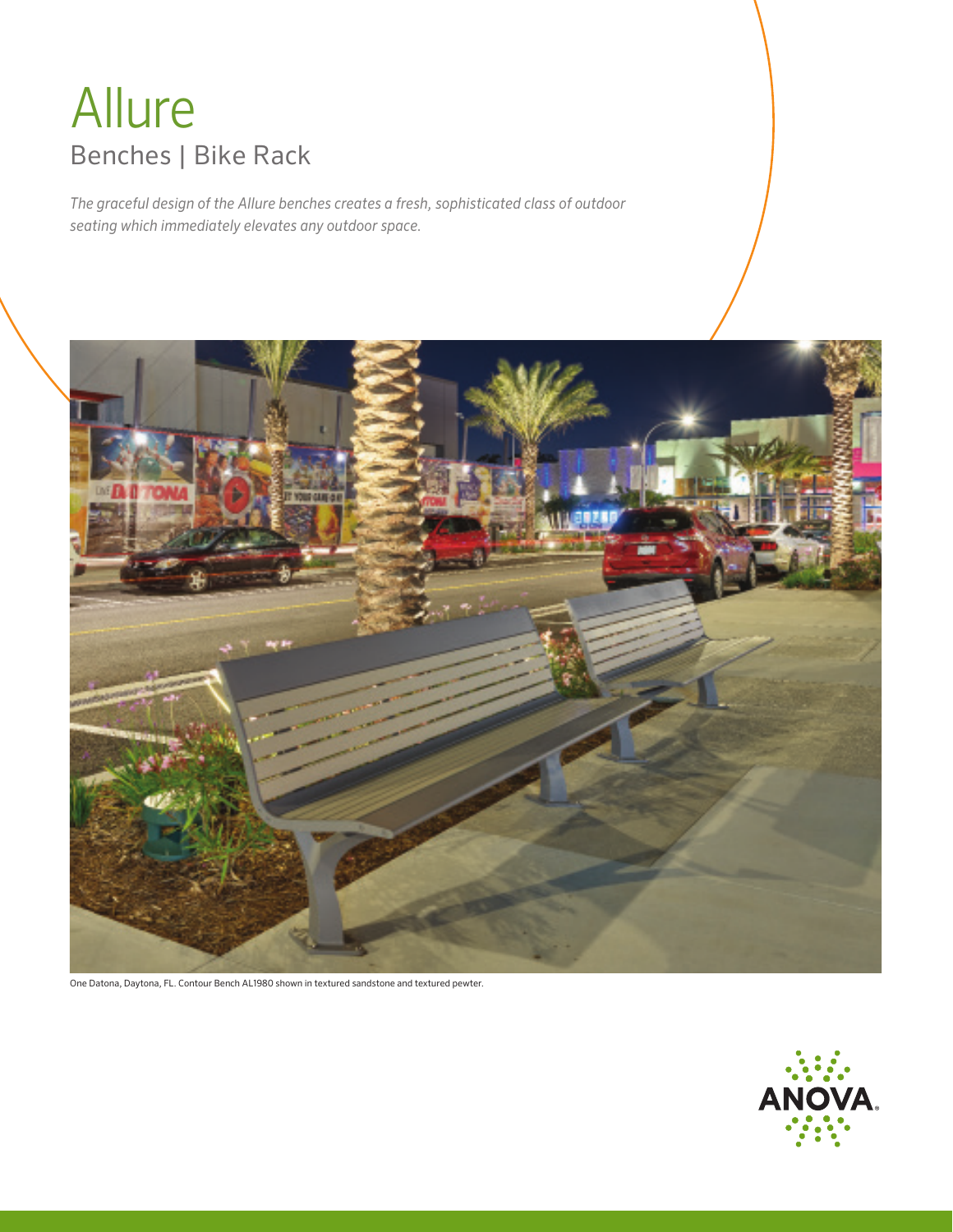## Allure Collection

- 20-year limited structural warranty with 7-year finish warranty against fading; 10-year limited structural warranty on Thermory; see full details on multi-year warranties for components at *www.anovafurnishings.com/warranty.aspx*
- Low-maintenance Thermory planks are made from thermally-modified North American White Ash — a sustainably-harvested and renewable temperate hardwood
- Rust-proof aluminum and rust-resistant primed steel components feature a fade-resistant powder coating
- The proprietary thermal modification process results in extremely stable planks in a beautiful chocolate brown color
- Thermory planks will naturally age to a silver/grey color if left untreated; or maintain color using a standard deck oil as needed
- Benches available in aluminum, plastisol coated steel, Thermory or recycled plastic
- Aluminum bench is constructed of rust-proof powder coated cast aluminum with aluminum planks
- Recycled plastic bench planks are made of 95% recycled content by weight
- Plastisol coated steel slats are protected by the patented Fusion Advantage™ finish that won't rust, fade, peel, chip, crack, mold or mildew
- Pre-drilled holes for easy surface mounting
- Coordinates with Beacon Hill, Madison or Exposition receptacles
- Ships fully assembled. Access benches assembly required *Patented.*



Contour Bench AL1980 shown in sage and textured pewter.



Flat Bench AL1900 shown in sage and textured pewter.



| Aluminum Benches |         |                                                 |
|------------------|---------|-------------------------------------------------|
| 4' Flat Bench    | AL1994  | $17"H \times 19"W \times 49"L \cdot 47$ lbs.    |
| 6' Flat Bench    | AL1990  | $17"H \times 19"W \times 73"L \cdot 59$ lbs.    |
| 4' Contour Bench | AL1984  | $33''H \times 25''W \times 49''L \cdot 85$ lbs. |
| 6' Contour Bench | AI 1980 | $33"$ H x 25"W x 73"L $\cdot$ 107 lbs.          |
|                  |         |                                                 |

## Access Benches

6' Flat Bench AL1990P 17"H x 20"W x 72"L • 105 lbs. 6' Contour Bench AL1980P 33"H x 26"W x 72"L • 169 lbs.



Contour Bench AL1980P shown in burgundy and textured sandstone. Flat Bench AL1990P shown in textured bronze and textured sandstone.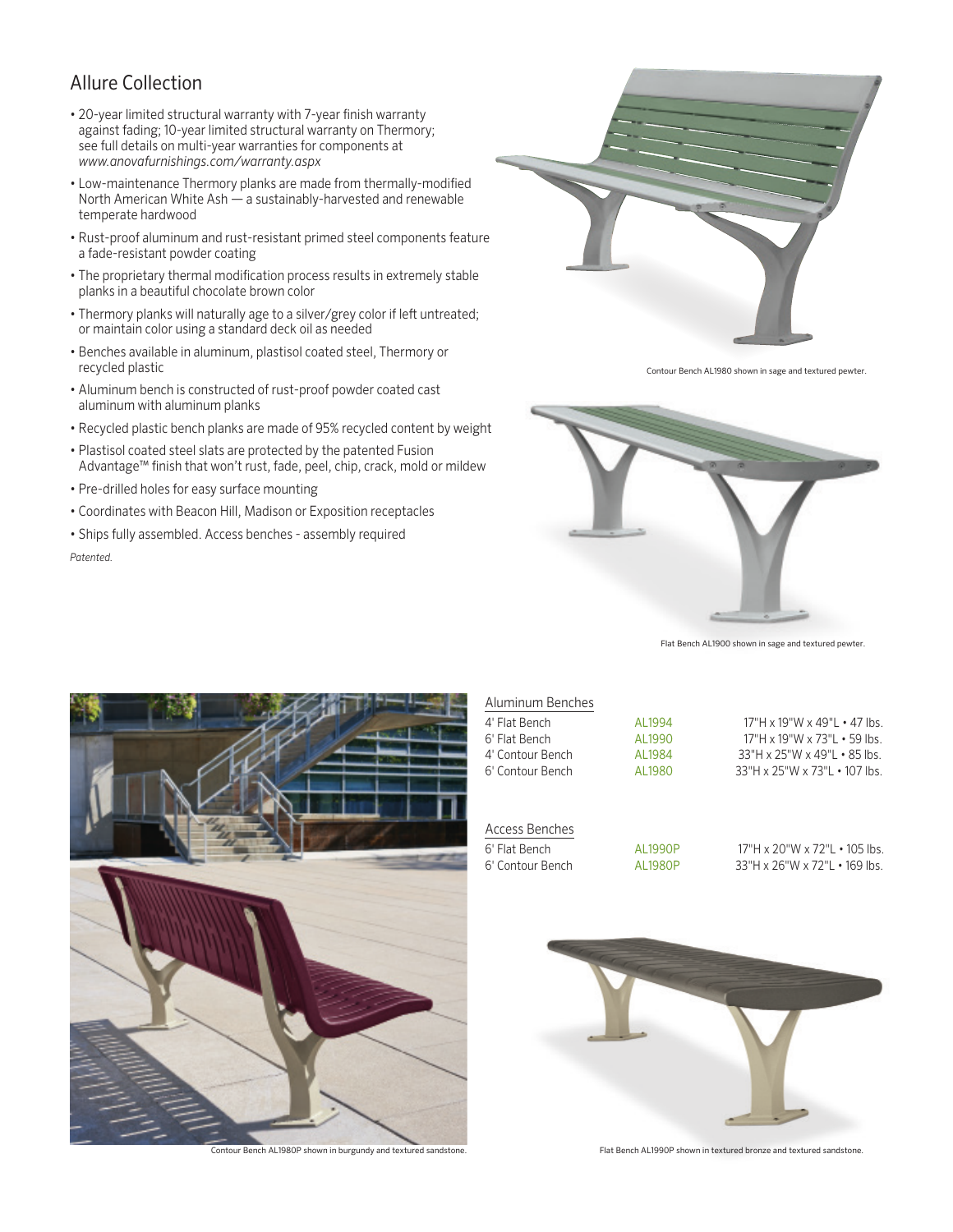

Discovery Park, Parker, CO. Contour Wall Mount Bench AL1980WR shown in mahogany and textured pewter.



Discovery Park, Parker, CO. Contour Wall Mount Bench AL1980WR shown in mahogany and textured pewter.

## Thermory Benches

| 4' Flat Bench                         | AL1994T  |
|---------------------------------------|----------|
| 6' Flat Bench                         | AI 1990T |
| 6' Flat Bench, Wall Mount             | AL1990WT |
| 4' Contour Bench                      | AL1984T  |
| 6' Contour Bench                      | AI 1980T |
| 6' Contour Bench, Wall Mount AL1980WT |          |
|                                       |          |

#### Recycled Plastic Benches

| 4' Flat Bench                         | AI 1994R        |
|---------------------------------------|-----------------|
| 6' Flat Bench                         | <b>AL1990R</b>  |
| 6' Flat Bench, Wall Mount             | <b>AL1990WR</b> |
| 4' Contour Bench                      | AI 1984R        |
| 6' Contour Bench                      | <b>AL1980R</b>  |
| 6' Contour Bench, Wall Mount AL1980WR |                 |

17"H x 19"W x 49"L • 47 lbs. 17"H x 19"W x 73"L • 60 lbs. 4"H x 19"W x 73"L • 51 lbs. 33"H x 25"W x 49"L • 87 lbs. 83"H x 25"W x 73"L • 110 lbs. 20"H x 24"W x 73"L • 91 lbs.

### 17"H x 19"W x 49"L • 51 lbs. 17"H x 19"W x 73"L • 66 lbs. 4"H x 19"W x 73"L • 57 lbs. 33"H x 25"W x 49"L • 96 lbs. 83" H x 25" W x 73" L • 124 lbs.<br>20" H x 24" W x 73" L • 105 lbs.